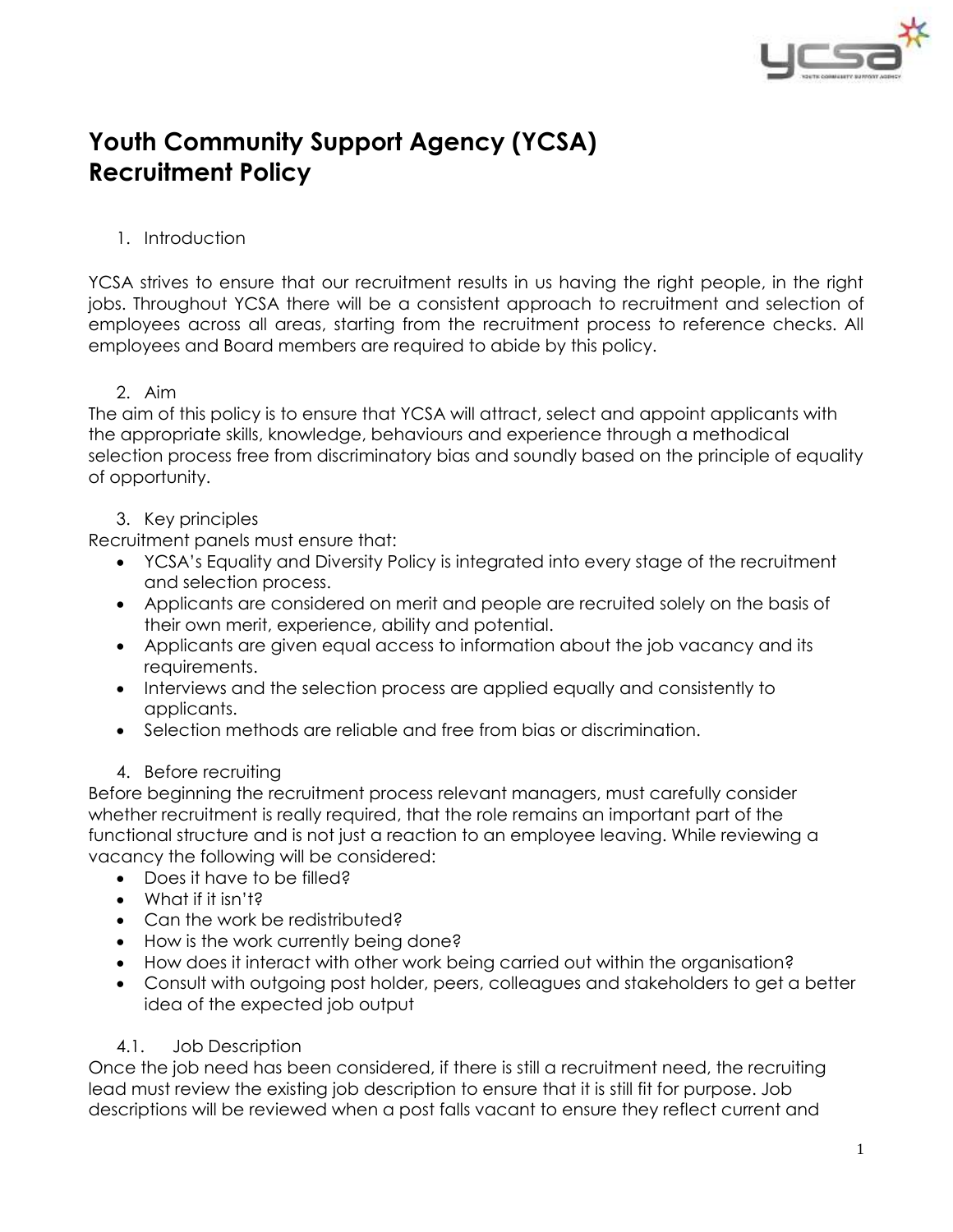

future needs of YCSA. In the event that the job is completely new, the recruiting lead must analyse the requirements of the role in consultation with the YCSA Manager and write a Job Description to be used for managing the recruitment process. The YCSA Manager will approve all new job descriptions. A copy of the relevant Job Description will be included in the recruitment pack sent to all applicants.

## 4.2. Person Specification

A person specification listing the essential and desirable attributes of the post holder will be developed by the recruiting lead in consultation with the YCSA Manager and relevant employees prior to recruitment. The YCSA Manager will approve all new job descriptions. A Person Specification will be agreed and finalised prior to advertising the job. The person specification will be used as the central element of the shortlisting process, against which candidates attributes are measured.

## 5. Policy on Advertising

Recruitment publicity will positively encourage applications from all suitably qualified and experienced people and will include a statement that YCSA is an equal opportunities employer, or similar statement. Where any occupational requirement applies to a post such as exempt for women applicants only under Schedule 9, Part 1 of Equality Act 2010, this will be indicated in the recruitment literature.

Advertisements for vacancies will be undertaken internally in the first instance in situations such as forthcoming redundancies in the organisation, if funders permit. Otherwise vacancies will be advertised through YCSA's website, social media platforms and mailing lists; through relevant community venues, partnerships, networks; and other relevant methods such as Job websites and local Job Centres. Where resources permit, the vacancy will be advertised in appropriate local and national newspapers, including ethnic minority press and media.

In addition to recruitment for employees undertaken on an open recruitment basis, YCSA also has a category of paid Trainee which is intended as a progression route for service users YCSA has been working with to move them beyond attending/ volunteering to a paid position where they are still learning but taking on more responsibilities. Recruitment to such opportunities is restricted to eligible service users.

Internal and external posting of a vacancy, including advertisements, must be clear and indicate the following information:

- Job description and person specification
- A brief description of YCSA
- Job location
- Length of Contract, number of hours
- Details of how to apply and the deadline for submitting application
- 6. Monitoring Equal Opportunities

The recruitment pack will contain an Equal Opportunities Monitoring Form. Equal opportunities monitoring is aimed at removing barriers to access and opportunity, with positive results for individuals and YCSA. Equal Opportunities refers to equality in recruitment, promotion, training and terms and conditions of employment. In seeking suitable applicants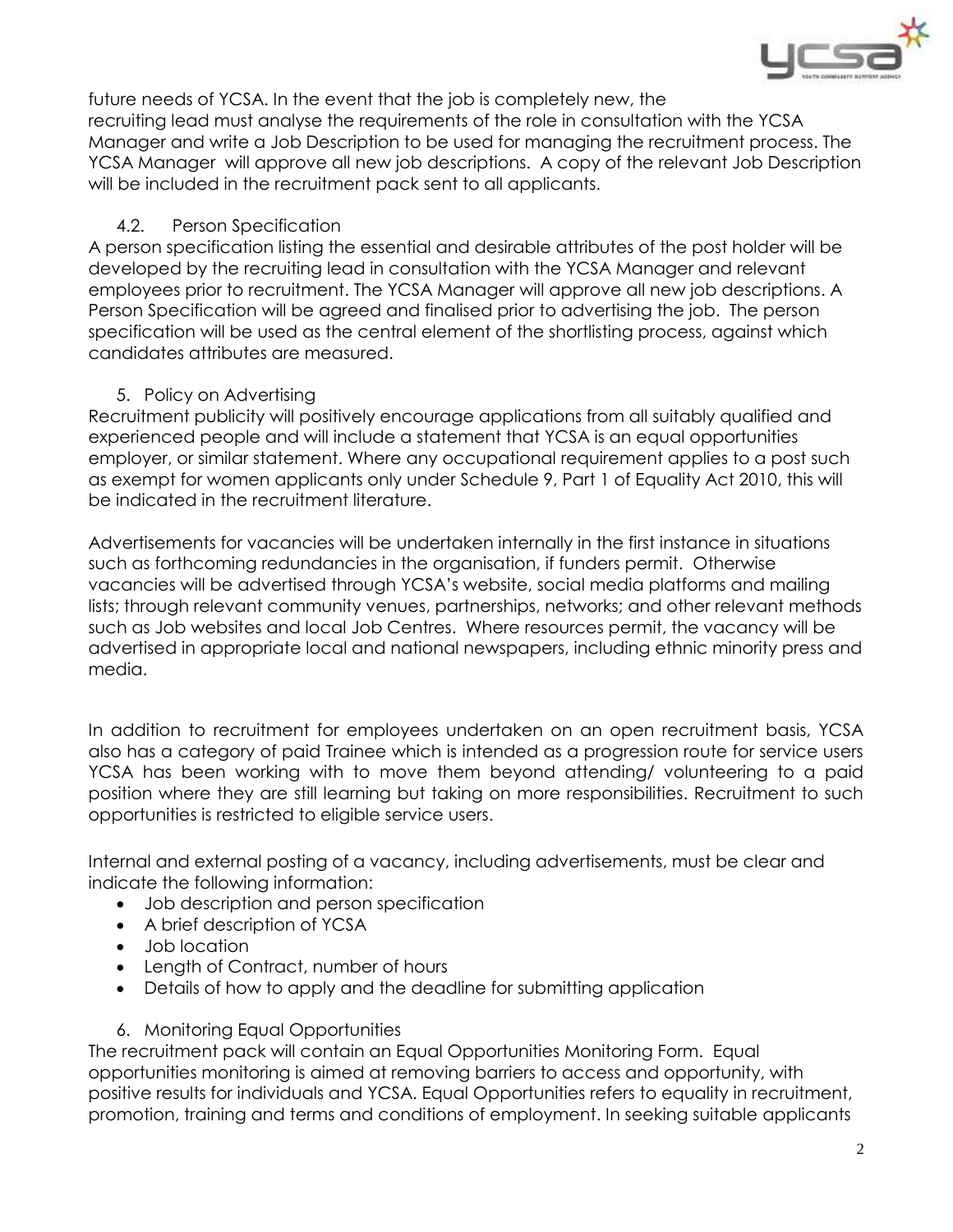

for new or vacant posts, YCSA will not discriminate on the grounds of age, disability, gender reassignment, marriage and civil partnership, pregnancy and maternity, race, religion & belief, sex and sexual orientation.

The Equal Opportunities Monitoring Form will gather information about the personal characteristics of applicants such as gender, disability, ethnic and religious origin, and the means by which they heard of the vacancy. This information is confidential and used only for monitoring purposes. The Monitoring Form will be separated from the application form prior to assessment of the application. The recruitment panel will not see the monitoring form.

#### 7. Managing the applications

All applications must be treated confidentially and will be shared with only people who need to know. This will include the recruiting lead and other members of the recruitment panel, employees dealing with admin and human resources and anyone who is directly involved in the recruitment process.

## 8. Shortlisting process

Applications for posts will be made on the supplied application form included in the Job Information pack, along with the job description and person specification, background information about YCSA and the post in particular, and the Equal Opportunities Monitoring form.

The shortlisting and interviews will be done by at least two people trained to interview job candidates, and if possible will involve the line manager the successful candidate will report to.

The recruitment panel is responsible for short-listing applicants at the first stage of the selection process using a shortlisting grid. This involves comparing the completed job application forms and CVs against the person specification section of the Job Description to identify the best candidates to take forward to the interview stage. Shortlisted applicants will ideally have demonstrated possession of all essential attributes required. The recruitment panel involved in shortlisting should also form the panel to conduct the interviews and other assessments.

## 9. Interview and assessment

Interviews may take a variety of formats, and may include a test and/or presentation and/or group exercise, depending on the post concerned. All applications for any particular post will be processed in the same way. Any tests to be undertaken, will demonstrate required qualifications, essential experience or skills, as relevant to the particular post. The successful applicant will be the applicant who scores highest on the agreed scale based on the person specification.

The successful applicant will have been assessed through demonstration of relevant skills, experience, personal qualities, qualifications, motivation and outlook to be the person most suited to fill the post in line with the job description and person specification.

YCSA will review the selection procedures before each recruitment to ensure they do not include requirements or conditions which constitute, or may lead to unlawful indirect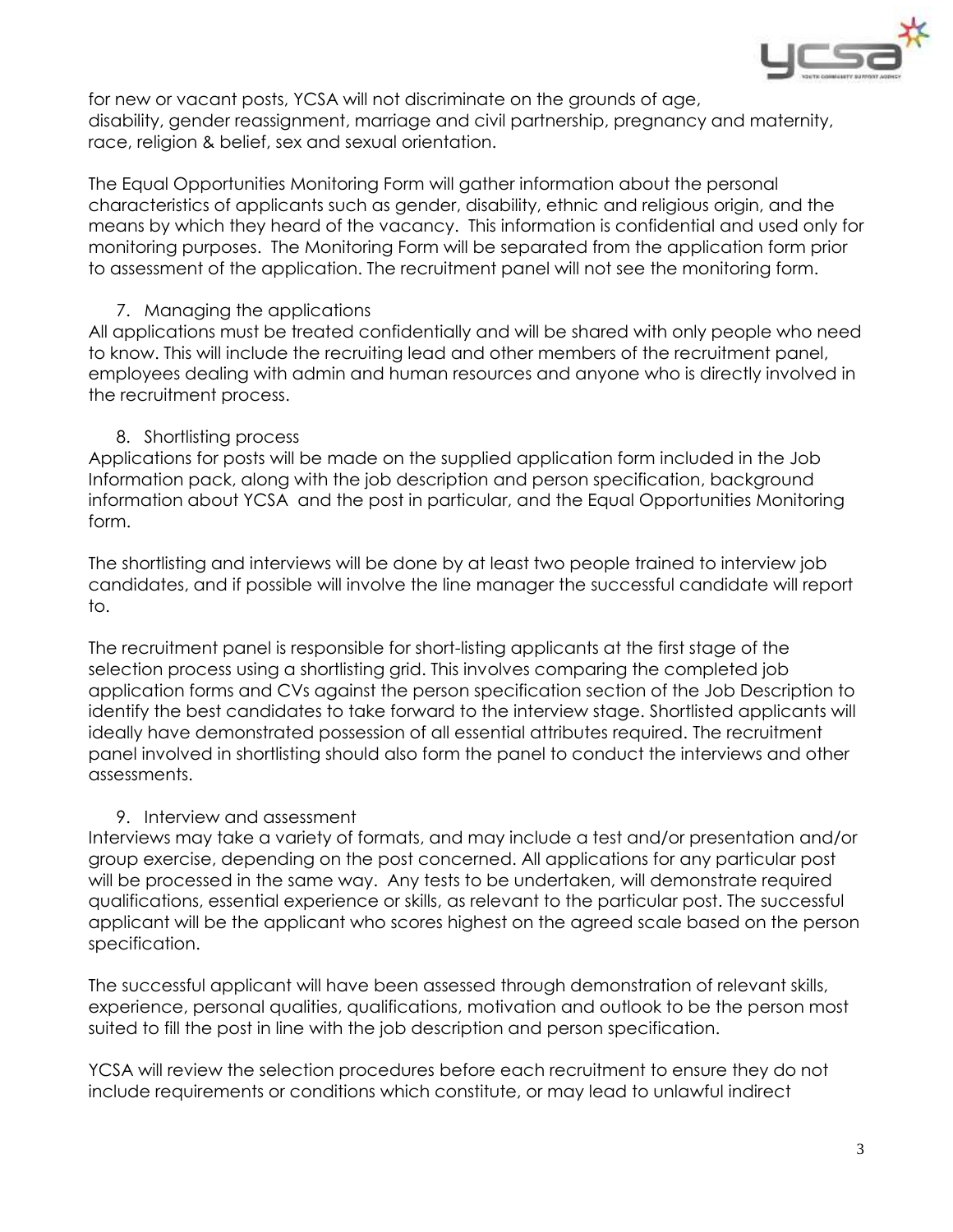

discrimination as part of the overall review of the Equal and Diversity Policy or as a result of any changes in legislation.

An agreed set of questions and assessments where required, focusing on technical skills, experience, knowledge as well as overall behavioural competence will be used consistently with all applicants selected for the interview stage. All applicants will be asked the same questions (although it is anticipated that any follow-up questions may be different, depending on the applicant's answers). All answers provided by applicants will be scored against a standard 0-4 rating system, which will then be used to establish the most suitable candidate for the job.

#### 10. Job Share

YCSA considers all full time posts (30 hours per week plus) as suitable for job share, unless there are demonstrated reasons why this is not feasible. All adverts for full time posts (30 hours per week plus) will include a line in the text: "Job share will be considered". Whilst there is no automatic right to job sharing, YCSA will give fair and thorough consideration to all requests. It will respond positively where it is reasonable and practicable to do so and where the role and the operational requirements of YCSA will not be adversely affected.

Where an existing employee wishes to move to job share, this would be considered under a flexible working application. If a reduction of hours is granted through flexible working, then it would constitute a permanent change to the employee's contract of employment. Preferential treatment cannot be given to previous job shares. All employees interested in a full time post would have to be considered and a fair recruitment process would have to be followed.

YCSA will ask all applicants if they are willing to job share, and will consider each applicant on her/his own merits. Where the successful candidate is a job share applicant, YCSA will offer the remaining post to the next highest scoring candidate who is willing to job share, unless the highest scoring and therefore successful candidate has a particular area of weakness that is matched by a particular strength in some other candidate, the two making up a better combination of required characteristics than any other combination of applicants. Where there is no suitable job share partner, YCSA will re-advertise the vacant half of the post.

#### 11. Notification of candidates

Once the interview panel has made a decision a conditional offer will be issued to the successful candidate(s) subject to receipt of satisfactory references, original qualifications, clear PVG check where applicable and proof of eligibility to work in the UK. The initial offer can be made verbally and followed up in writing. A written contract of employment will be issued once all aforementioned conditions are met and satisfied (within 8 weeks of employment start date).

YCSA will notify the successful candidate(s) as soon as possible ideally within a week. Once a verbal acceptance has been received from the successful candidate, YCSA will email all unsuccessful candidates of the outcome. If the successful candidate declines the job offer, the interview panel will consider whether the second highest scoring candidate is suitable for the job and will issue conditional offer accordingly.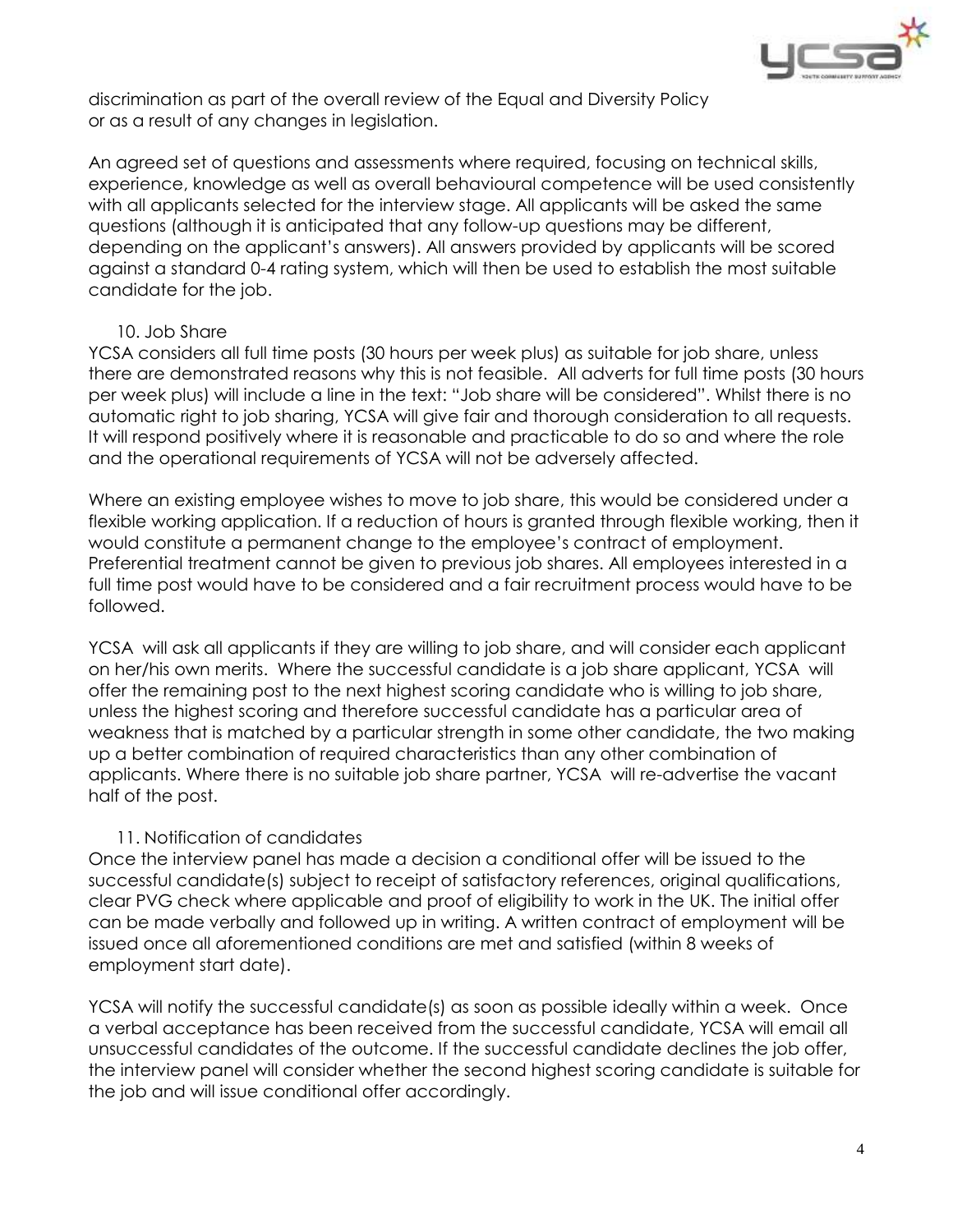

All unsuccessful candidates who have been interviewed will be given the opportunity for feedback from a member of the panel on strengths and weaknesses in their application either verbally or in writing.

## 12. Employment checks

## 12.1. Identity and address

All applicants who are invited to an interview will be required to bring the following evidence of identity, right to work in the UK, address and qualifications:

- Proof of right to work in the UK
- Original documents confirming any educational and professional qualifications referred to in their application form.

## 12.2. References

YCSA will only seek written references for the candidate selected for appointment and where initial offer has been made. YCSA will contact referees nominated by the applicant asking them to complete the YCSA Reference pro- forma. Nomination by the applicant is taken as consent under the Data Protection legislation for YCSA to seek this information. All offers of employment will be subject to the receipt of a minimum of two satisfactory references. One of the references must be from the applicant's current or most recent employer. Neither referee should be a relative or someone known to the applicant solely as a friend. All referees will be asked whether they believe the applicant is suitable for the job for which they have applied. All referees will be sent a copy of the job description and person specification for the role which the applicant has applied for. If the referee is a current or previous employer, they will also be asked to confirm the following:

- the applicant's dates of employment, job title/duties, reason for leaving.
- the applicant's performance and whether the referee will re-employ the applicant.

YCSA will only accept references obtained directly from the referee and it will not accept any open references or testimonials provided by the applicant. YCSA will compare all references with any information given on the application form. Any discrepancies, inconsistencies or concern in the information will be taken up with the applicant and the relevant referee before any appointment is confirmed.

## 12.3. PVG scheme

YCSA is a member of Volunteer Scotland's Disclosure Scheme. As part of our Child and Adult Protection Policy, certain roles have to undergo PVG checks. YCSA will ensure that employees will not undertake work with children or protected adults unless the appropriate Disclosure information is received.

## 13. Recruitment of Ex-Offenders

YCSA will not unfairly discriminate against any applicant for employment on the basis of conviction or other details revealed. YCSA makes appointment decisions on the basis of merit and ability. If an applicant has a criminal record this will not automatically bar him/her from employment.

The Rehabilitation of Offenders Act 1974 enables some criminal convictions to become spent or ignored, after a 'rehabilitation period'. Excepted posts are those to which the Rehabilitation of Offenders Act 1974 (Exceptions) Order 1975 applies. Applicants may be